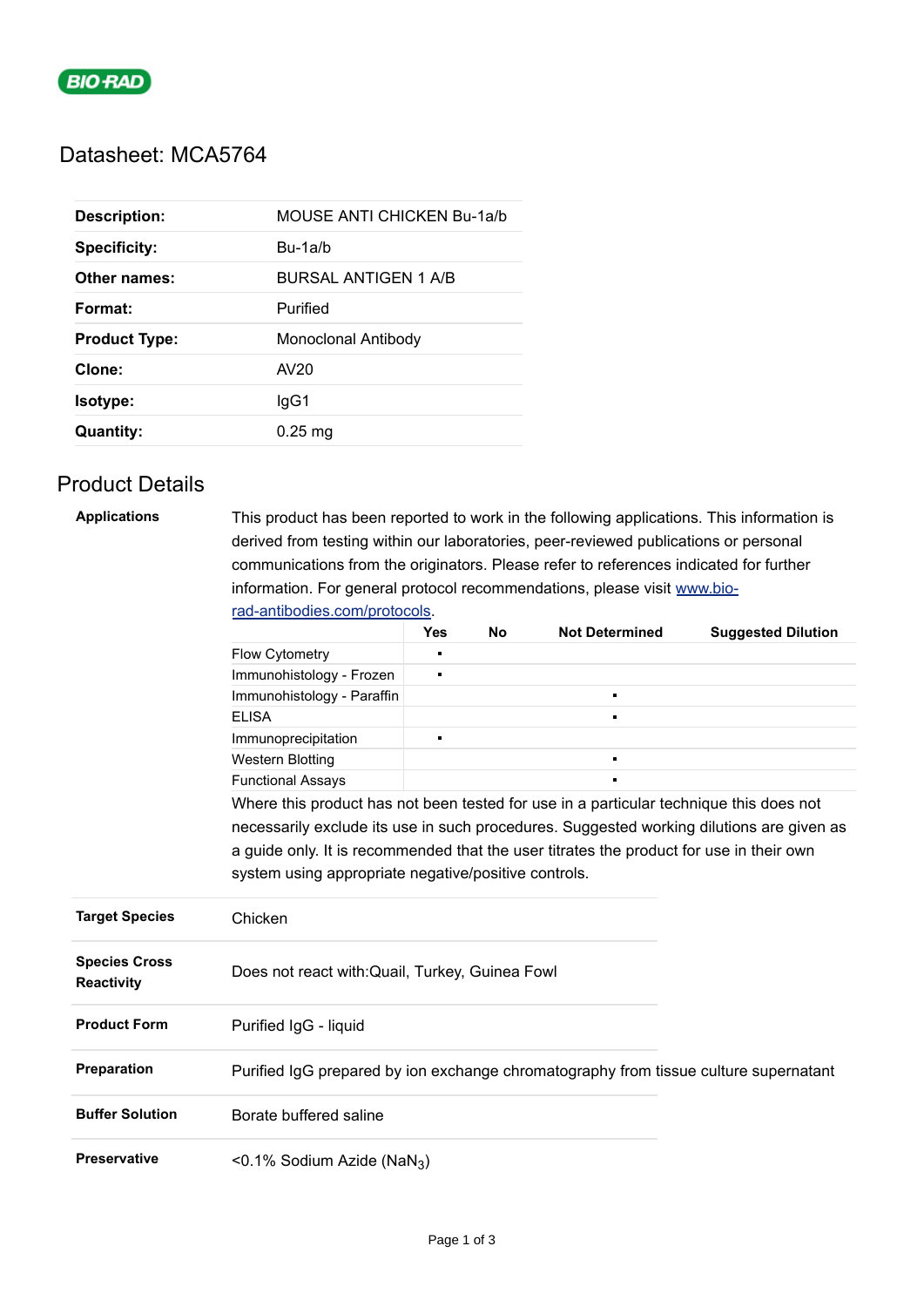#### **Stabilisers**

| Approx. Protein                   | IgG concentration 0.5mg/ml                                                                                                                                                                                                                                                                                                                                                                                                                                                                                                                                                                                                                                                                                                                                                                                                                                                                                                                                                                                                                                                                                                                                                                                                                                                                                                                                                                                                                                                                                                                                                                                                                                                                                                                                                                                                                                                                                  |  |  |  |
|-----------------------------------|-------------------------------------------------------------------------------------------------------------------------------------------------------------------------------------------------------------------------------------------------------------------------------------------------------------------------------------------------------------------------------------------------------------------------------------------------------------------------------------------------------------------------------------------------------------------------------------------------------------------------------------------------------------------------------------------------------------------------------------------------------------------------------------------------------------------------------------------------------------------------------------------------------------------------------------------------------------------------------------------------------------------------------------------------------------------------------------------------------------------------------------------------------------------------------------------------------------------------------------------------------------------------------------------------------------------------------------------------------------------------------------------------------------------------------------------------------------------------------------------------------------------------------------------------------------------------------------------------------------------------------------------------------------------------------------------------------------------------------------------------------------------------------------------------------------------------------------------------------------------------------------------------------------|--|--|--|
| <b>Concentrations</b>             |                                                                                                                                                                                                                                                                                                                                                                                                                                                                                                                                                                                                                                                                                                                                                                                                                                                                                                                                                                                                                                                                                                                                                                                                                                                                                                                                                                                                                                                                                                                                                                                                                                                                                                                                                                                                                                                                                                             |  |  |  |
| Immunogen                         | Bursal cells from day old H.B15 (Bu-1a/b) chickens.                                                                                                                                                                                                                                                                                                                                                                                                                                                                                                                                                                                                                                                                                                                                                                                                                                                                                                                                                                                                                                                                                                                                                                                                                                                                                                                                                                                                                                                                                                                                                                                                                                                                                                                                                                                                                                                         |  |  |  |
| <b>External Database</b><br>Links | <b>UniProt:</b><br><b>Related reagents</b><br>Q90747<br>Q90746<br><b>Related reagents</b>                                                                                                                                                                                                                                                                                                                                                                                                                                                                                                                                                                                                                                                                                                                                                                                                                                                                                                                                                                                                                                                                                                                                                                                                                                                                                                                                                                                                                                                                                                                                                                                                                                                                                                                                                                                                                   |  |  |  |
| <b>RRID</b>                       | AB_10720221                                                                                                                                                                                                                                                                                                                                                                                                                                                                                                                                                                                                                                                                                                                                                                                                                                                                                                                                                                                                                                                                                                                                                                                                                                                                                                                                                                                                                                                                                                                                                                                                                                                                                                                                                                                                                                                                                                 |  |  |  |
| <b>Specificity</b>                | Mouse anti ChickenBu-1a/b antibody, clone AV20 recognizes Chicken Bu-1a/b, also<br>known as chB6, a type 1 transmembrane protein.<br>Bu-1 is a product of two alleles, Bu-1a ad Bu-1b, clone AV20 recognises both alleles. The                                                                                                                                                                                                                                                                                                                                                                                                                                                                                                                                                                                                                                                                                                                                                                                                                                                                                                                                                                                                                                                                                                                                                                                                                                                                                                                                                                                                                                                                                                                                                                                                                                                                              |  |  |  |
|                                   | Bu-1 antigen is expressed by chicken B-cells throughout most of their development and<br>by a subset of monocytes and macrophages. The antigen is absent from erythrocytes,<br>granulocytes and thrombocytes. In addition to clone AV20, clone L22 that recognises<br>Bu-1a but not Bu-1b is available.                                                                                                                                                                                                                                                                                                                                                                                                                                                                                                                                                                                                                                                                                                                                                                                                                                                                                                                                                                                                                                                                                                                                                                                                                                                                                                                                                                                                                                                                                                                                                                                                     |  |  |  |
| <b>Flow Cytometry</b>             | Use 10ul of the suggested working dilution to label $1x10^6$ cells in 100ul.                                                                                                                                                                                                                                                                                                                                                                                                                                                                                                                                                                                                                                                                                                                                                                                                                                                                                                                                                                                                                                                                                                                                                                                                                                                                                                                                                                                                                                                                                                                                                                                                                                                                                                                                                                                                                                |  |  |  |
| <b>References</b>                 | 1. Tregaskes, C.A. et al. (1996) Chicken B-cell marker chB6 (Bu-1) is a highly<br>glycosylated protein of unique structure. Immunogenetics. 44 (3): 212-7.<br>2. Rothwell, C.J. et al. (1996) Identification of chicken Bu-1 alloantigens using the<br>monoclonal antibody AV20. Vet Immunol Immunopathol. 55 (1-3): 225-34.<br>3. Baigent, S. J. & Davison, T. F. (1999) Development and composition of lymphoid<br>lesions in the spleens of Marek's disease virus-infected chickens: Association with virus<br>spread and the pathogenesis of Marek's disease Avian Pathology. 28 (3): 287-300.<br>4. Barrow, A.D. et al. (2003) Infection of macrophages by a lymphotropic herpesvirus: a<br>new tropism for Marek's disease virus. J Gen Virol. 84 (Pt 10): 2635-45.<br>5. Tregaskes, C.A. et al. (2005) Conservation of biological properties of the CD40 ligand,<br>CD154 in a non-mammalian vertebrate. Dev Comp Immunol. 29 (4): 361-74.<br>6. Igyár;rtó BZ et al. (2008) Identification of the avian B-cell-specific Bu-1 alloantigen by a<br>novel monoclonal antibody. Poult Sci. 87 (2): 351-5.<br>7. Meyerhoff, R.R. et al. (2012) Comprehensive analysis of commercially available mouse<br>antichicken monoclonal antibodies for cross-reactivity with peripheral blood leukocytes<br>from commercial turkeys. Poult Sci. 91 (2): 383-92.<br>8. Balic, A. et al. (2014) Visualisation of chicken macrophages using transgenic reporter<br>genes: insights into the development of the avian macrophage lineage. Development. 141<br>3255-65.<br>9. Sadeyen, J.R. et al. (2015) A cyclophosphamide-sensitive cell compartment is essential<br>for homologous protection conferred by licensed vaccines for the control of avian<br>pathogenic Escherichia coli. in chickens. Vaccine. 33 (31): 3624-7.<br>10. Schermuly, J. et al. (2015) In vitro model for lytic replication, latency, and |  |  |  |